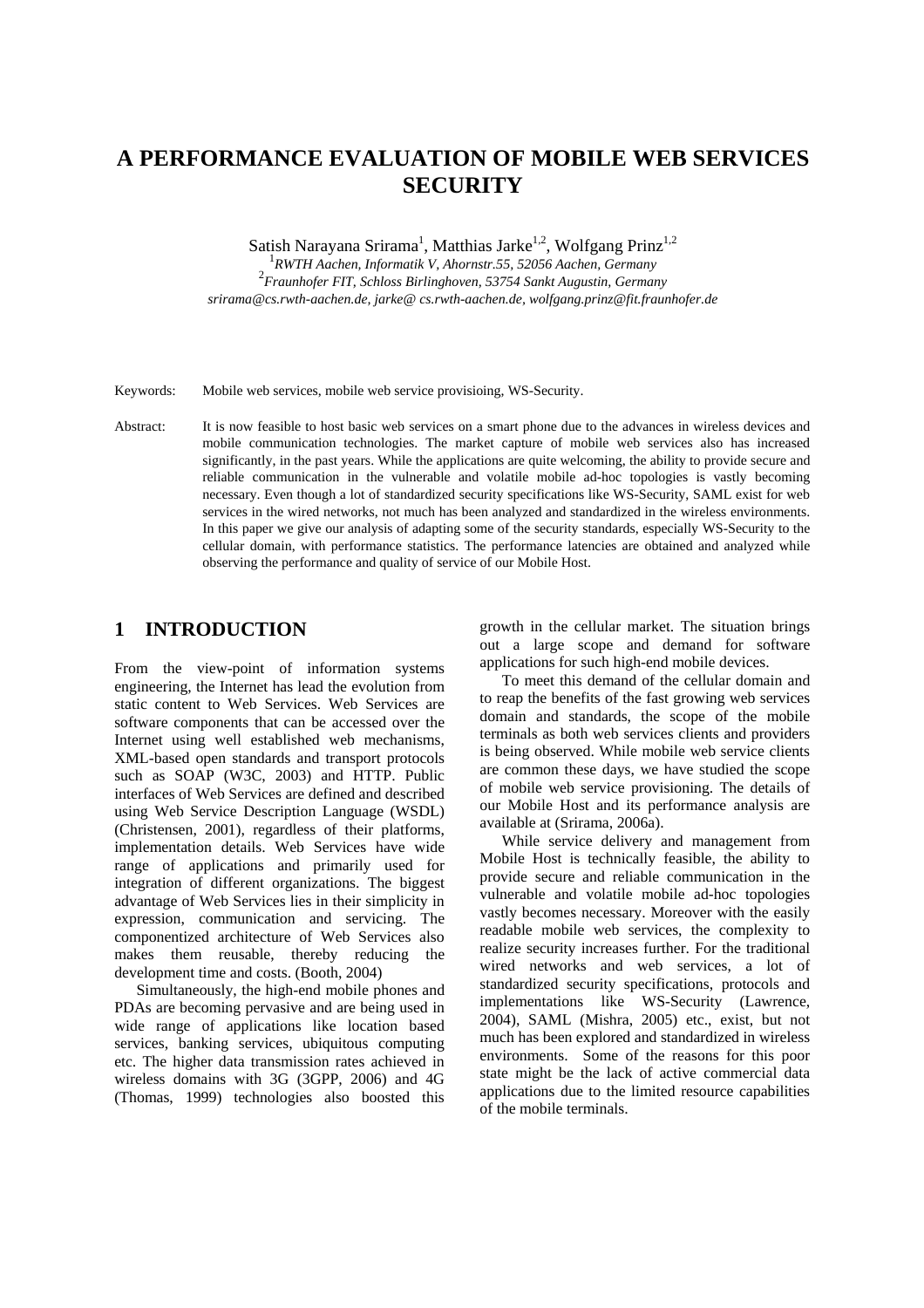Our study contributes to this work and tries to bridge this gap, with main focus at realizing some of the existing security standards in the mobile web services domain. In this study, we have analyzed the adaptability of WS-Security in the mobile web services domain. Mainly we observed the latency caused to performance of the Mobile Host, with the introduction of security headers into the exchanged SOAP messages. Performance penalties of different encryption and signing algorithms were calculated, and the best possible scenario for securing mobile web services communication is suggested.

The rest of the paper is organized as follows:

Section 2 discusses the standards and on going projects for securing mobile web services domain. Section 3 addresses our security analysis setup and test cases. Section 4 summarizes the results and the means of securing mobile web services. Section 5 concludes the paper with future research directions.

## **2 SECURING MOBILE WEB SERVICE COMMUNICATION**

Mobile web service messages are exchanged using the SOAP over different transportation protocols like HTTP, UDP, and WAP etc. SOAP by itself does not specify the means of providing the security for the web service communication. Also many legitimate intermediaries might exist in the web service communication making the security context requirement to be from end-to-end. Hence the traditional point-to-point security technologies like the SSL, HTTPS and full encryption provided by the 3G technologies like UMTS communication technology (Umtsworld, 2002) can't be adapted for the mobile web services domain. These methods also affect the transport independency feature of the SOAP messages by restricting the messages to particular transportation protocols.

For securing the wired web services, OASIS has developed different protocols like WS-Security and SAML using and extending the W3C protocols and standards SOAP, XML Encryption (Reagle, 2001), XML Signature (Eastlake, 2002) and WSDL. WS-Security and SAML protocols make use of the composable and extendable nature of SOAP and embed the security information into SOAP headers.

## **2.1 WS-Security**

The WS-Security specification from OASIS is the core element in web service security realm. It

provides ways to add security headers to SOAP envelopes, attach security tokens and credentials to a message, insert a timestamp, sign the messages, and encrypt the message. The protocol ensures authentication with security tokens. Security tokens in combination with XML Encryption ensure confidentiality while security tokens in combination with XML Digital Signatures ensure integrity, of the SOAP messages.

| WS-<br>SecureConversation | <b>WS-Federation</b> | <b>WS-Authorization</b> |  |  |  |
|---------------------------|----------------------|-------------------------|--|--|--|
| <b>WS-Policy</b>          | <b>WS-Trust</b>      | <b>WS-Privacy</b>       |  |  |  |
| <b>WS-Security</b>        |                      |                         |  |  |  |
| <b>SOAP Foundation</b>    |                      |                         |  |  |  |

Figure 1: Web Service Security specifications.

Apart from WS-Security, web service security specifications also include WS-Policy which defines the rules for service interaction, WS-Trust which defines trust model for secure exchanges and WS-Privacy which states the maintenance of privacy of information. Built with these set of basic specifications are the specifications, WS-SecureConversation that specifies how to establish and maintain secured session for exchanging data, WS-Federation which defines rules of distributed identity and its maintenance, and WS-Authorization specification which processes the access rights and exchangeable information. The web service security specifications are shown in figure 1. (IBM, 2002)

## **2.2 SAML**

Security Assertion Markup Language (SAML) from OASIS primarily provides single sign on (SSO), cross domain interoperability, means of implementing the basic WS-Security standard through assertions, and helps in managing identity control across domains and organizations. SAML builds on top of the web service security specifications and provides a means by which security assertions can be exchanged between different service entity endpoints.

The basic components of interest in SAML are assertions, protocols, bindings and profiles. SAML Assertions carry the authentication information while SAML Request/Response protocols tell how and what assertions can be requested. Bindings define the transportation of SAML protocols over SOAP/HTTP protocol. A SAML profile can be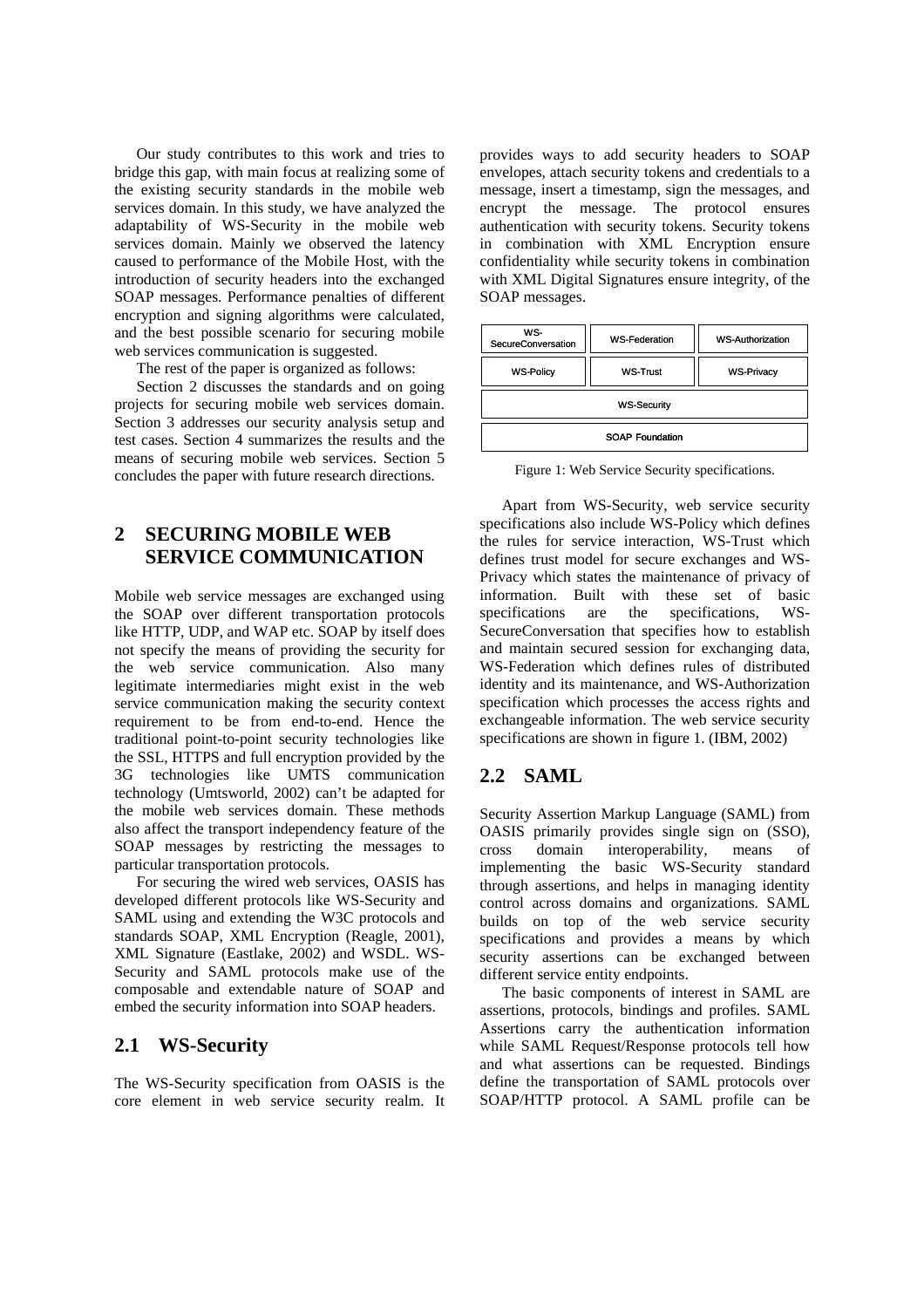created using the bindings, protocols along with the assertion structure. The SAML Request or SAML Response will reside in SOAP Body.

SAML Request/Response protocol binding over SOAP will provide Assertions in the SOAP Body with information about authentication and authorization. Then SAML Assertions are used along with the WS security element which will reside in SOAP Header. As the SAML Assertions contain key of the holder, it can be used to digitally sign the SOAP Body. At the Receiver end, the signature is verified with the help of the key and the access controls within the Assertion.

#### **2.3 LA**

Liberty Alliance project (LA, 2006) is the only global body which is working to define and provide technology, knowledge and certifications to build identity into the foundations of mobile and web service communication. It mainly concentrated on federated identity, because of the lack of connectivity between identities for internet applications in the current wireless technology especially in mobile networks.

The basic components of Liberty Alliance are principal, identity provider and service provider. Principal is the requestor who needs to be authenticated. Identity provider is the one which authenticates and asserts the principal's identity. The basic provisions of this project are federation which establishes relationship between any two of the above mentioned components, Single Sign On (SSO) where the authentication provided to principal by the identity provider can be maintained to other components such as service providers, and circle of trust where trust will be established between service providers and identity providers with agreements upon which principals can make transactions and exchange information in a seamless and secure way.

# **3 EVALUATION OF WS-SECURITY FOR SMART PHONES**

To secure the communication of our mobile web services provisioning, we have analyzed the adaptability of WS-Security in the mobile web services domain (Srirama, 2006b). The WS-Security adds many performance overheads to the mobile web service invocation cycle. Mainly, extra CPU capabilities are required to process the WS-Security

related header elements. The transportation delays also increase significantly as the SOAP message size increases with the added security headers.

During our performance analysis of the Mobile Host, we have observed that the transmission delays sum up to 90% of the total mobile web service invocation cycle times, in GPRS (GSMWorld, 2006) environment. The best solution to cope with this problem would be to increase the transmission capabilities of the wireless networks. With the introduction of 3G technologies like UMTS which promises a data transmission rate of approximately 2 Mbps and the 4G announcement (4GPress, 2005) of achieving the 2.5 Gbps should make the transmission problem void. When such networks are adapted, the increase in the size of the message with security headers is not the major concern.

To evaluate the WS-Security, we observed the latency caused to the performance of the Mobile Host, with the introduction of security headers. The performance penalties of different encryption and signing algorithms were calculated at the smart phone, and the best possible scenario for securing mobile web services communication is observed.

#### **3.1 Test setup**

The test setup used for WS-Security evaluation is shown in figure 2. The Mobile Host was developed and deployed on a smart phone. The mobile web service client invokes different web services deployed with the Mobile Host. The Mobile Host processes the service request and sends the response back to the client. The performance of the Mobile Host and the network latency were observed while processing the client request.



Figure 2: Mobile web service invocation test setup.

For the test cases, generating the security keys at the smart phones was observed to be beyond their low resource capabilities. It was observed that the time taken for generating keys, especially PKI based asymmetric keys is very high. The times were in the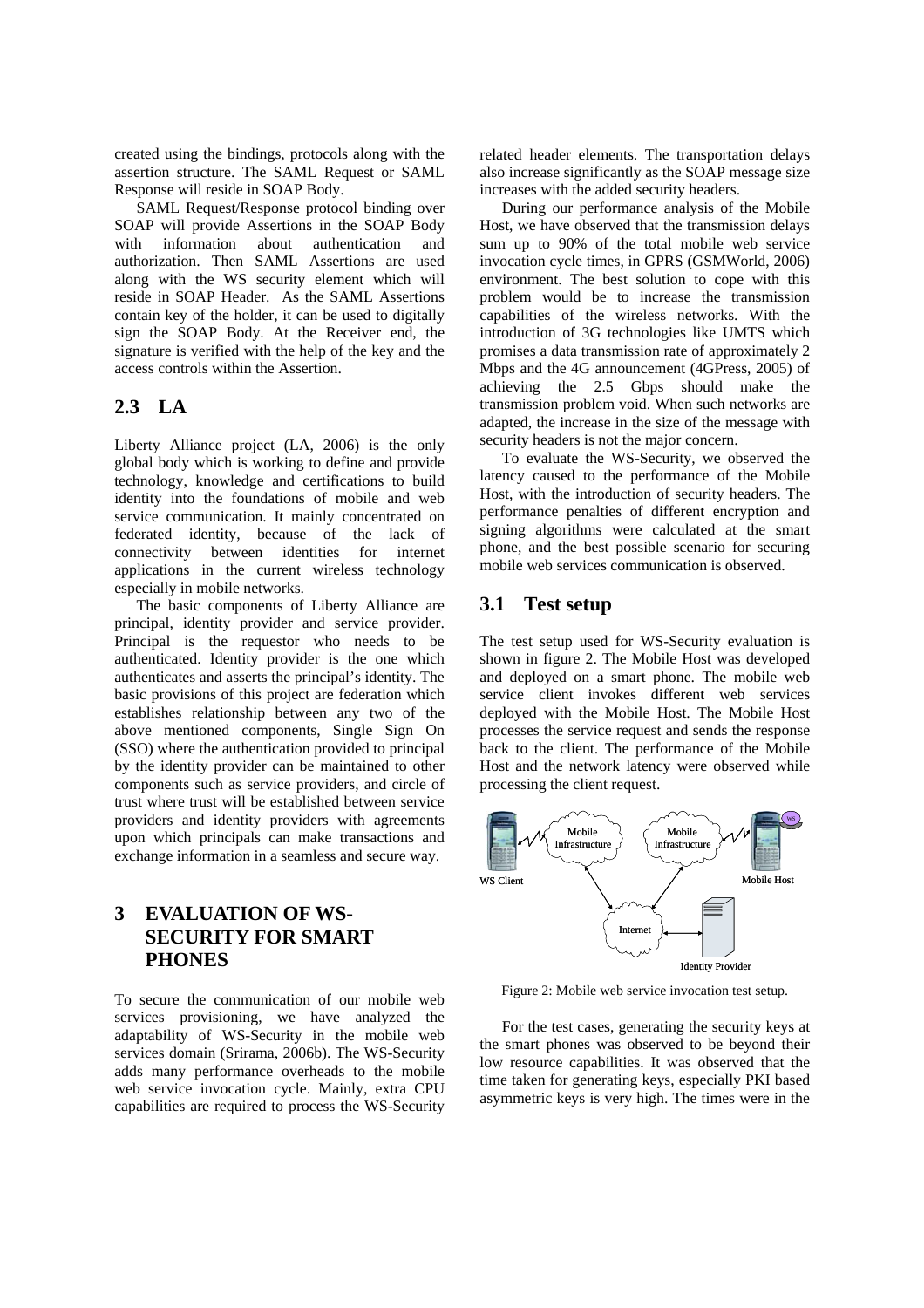order of 1-3 minutes and were highly unpredictable. Hence a standalone end-point security provider (Identity Provider) was used to provide the keys and security information for the secured mobile web service communication. The keys are obtained by connecting to the identity provider across the mobile operator proprietary network and the Internet. The identity provider also helps in achieving SSO. The security assertions and keys were exchanged with the identity provider according to LA standards.

For the analysis, two SonyEricsson P910i smart phones were used as web service requestor and Mobile Host. The smart phones had an internal memory of 64 Kb and ARM9 processor clocked at 156MHz. The phones were connected to the Internet using a GPRS connection. The Mobile Host and client were developed using J2ME MIDP2.0 (JSR118, 2002) with CLDC1.0 (JSR139, 2002) configuration. For cryptographic algorithms and digital signers, java based light weight cryptographic API from Bouncy Castle crypto package (BouncyCastle, 2006) was used. kSOAP2 (KSOAP2, 2006) was modified and adapted according to WS-Security standard and utilized to create the request/response web service messages.

## **3.2 Test cases**

Many basic services like the picture service, location data provisioning service, dir service and etc., were provided by the Mobile Host. For the test case analysis of security, addressed in this paper, we considered the location data provisioning service. The service provides the location details of the Mobile Host as GPS information. The smart phone connects to a socket based GPS device via Bluetooth for fetching the GPS co-ordinates. To observe the performance penalties for different message sizes, the request contained the <responseSize> element, which specifies the response size of the message being expected in Kb. The response was also added with an extra element <br/>bodyPadding> to fill the remaining size of the response. The typical request and response of the service are shown in figure 3.

```
<soapenv:Envelope xmlns:soapenv="..." 
xmlns:xsd="..." xmlns:xsi="..."> 
  <soapenv:Body> 
      <GPSProvider soapenv:encodingStyle 
                     = "...">
       <responseSize xsi:type="xsd:int"> 
           1 </responseSize> 
      </GPSProvider> 
    </soapenv:Body>
```

```
</soapenv:Envelope>
```

```
<SOAP-ENV:Envelope ...> 
  <SOAP-ENV:Body ...> 
  <GPSProvider xmlns="ssn:SSNServer" 
         id="o0" SOAP-ENC:root="1"> 
     <result> 
     <Longtitude xsi:type="xsd:int"> 
         606428</Longtitude> 
      <Latitude ...>5079068</Latitude> 
     <Altitude ...>22</Altitude> 
      <Speed ...>444</Speed> 
      <Status ...>1</Status> 
     <Comment xsi:type="xsd:string"> 
         </Comment> 
    \langleresult>
     <Request-ID ...>2</Request-ID> 
     <bodyPadding xsi:type="xsd:string"> 
         ...</bodyPadding> 
  </GPSProvider> 
  </SOAP-ENV:Body> 
</SOAP-ENV:Envelope>
```
Figure 3: Request and response messages of the location data provisioning service, respectively.

To achieve confidentiality, the SOAP messages were ciphered with symmetric encryption algorithms and the generated symmetric keys were exchanged by means of asymmetric public key infrastructure (PKI) based methods. The messages were tested against various symmetric encryption algorithms, along with the WS-Security mandatory algorithms, TRIPLEDES, AES-128, AES-192 and AES-256. (RSA Labs, 2006) RSA with 1024 and 2048 bit keys was used for key exchange. Upon successful analysis of confidentiality, we tried to ensure data integrity of the messages. The messages were digitally signed and were evaluated against two signature algorithms, DSAwithSHA1 (DSS) and RSAwithSHA1 with 1024 and 2048 bit keys. The effect of signing on top of encryption was also studied.

To summarize, the experiments leave us with four test cases for the analysis of WS-Security for smart phones.

Unsecured MWS communication Encrypted MWS communication Signed MWS communication Encrypted + Signed MWS communication

Each of these test cases was observed with different message sizes. The sizes of the response messages ranged from 1-10Kb. All the experiments were repeated at least 5 times and the mean of the values were observed for drawing conclusions, to have statistically valid results.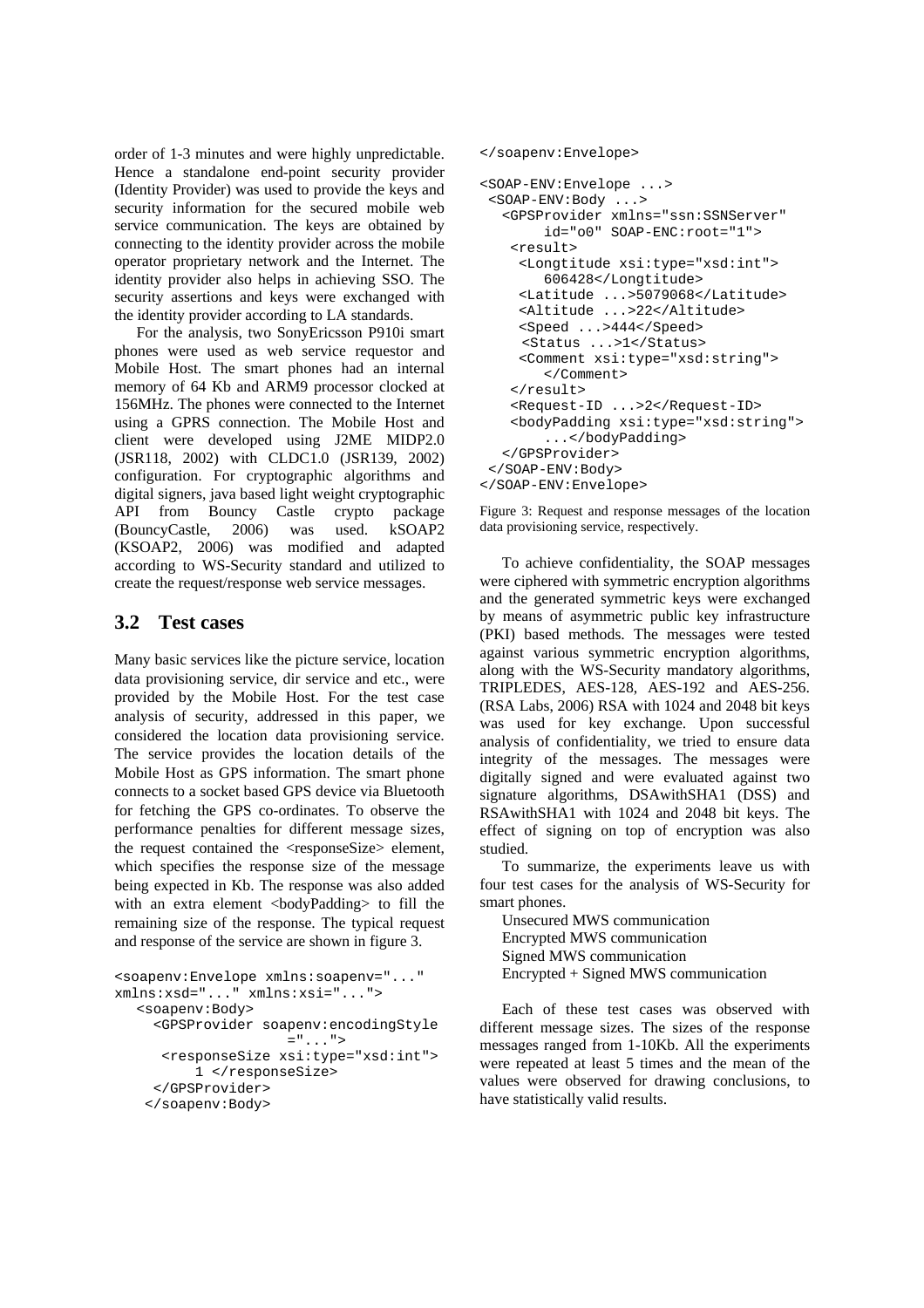## **4 ANALYSIS AND THE RESULTS**

A typical web service message after applying the WS-Security is shown in figure 4. The SOAP message body can be completely encrypted or only parts of the message can be encrypted. The ciphered data is stored in the body of the updated message. The security information like encryption algorithms used, keys, digests, signing information is maintained in the SOAP header. The message shown below is the snapshot of a message encrypted with AES, and the key exchanged with RSA V 1.5. The message was later signed with RSAwithSHA1.

```
<v:Envelope ...> 
  <v:Header> 
   <Security> 
    <n1:EncryptedKey ...> 
     <EncryptedMethod 
            Algorithm="...#rsa-1_5" /> 
     <CipherData> ... </CipherData> 
     <ReferenceList> 
      <DataReference URI="#4412525"/> 
      </ReferenceList> 
     </n1:EncryptedKey> 
     <n2:Signature ...> 
      <SignedInfo> <SignatureMethod 
            Algorithm="...#rsa-sha1" /> 
       <Reference> <DigestMethod 
           Algorithm="...#sha1" /> 
        <DigestValue>...</DigestValue> 
       </Reference> 
      </SignedInfo> 
      <SignatureValue> 
         ...</SignatureValue> 
      <KeyInfo> <KeyValue> <RSAKeyValue> 
         <Modulus>...</Modulus> 
         <Exponent>AQAB</Exponent> 
        </RSAKeyValue> </KeyValue> 
      </KeyInfo> 
     </n2:Signature> 
  </Security> 
  </v:Header> 
  <v:Body> 
   <n0:EncryptedData Id="223940028" ...> 
  <EncryptionMethod 
         Algorithm="...#AESEngine" /> 
     <CipherData> 
      <CipherValue>YeF7...</CipherValue> 
     </CipherData> 
  </n0:EncryptedData> 
  </v:Body> 
</v:Envelope>
```
Figure 4: A typical SOAP message with WS-Security.

The example shown in figure 4 also hints the increase in size of the message with the added security header information. With our analysis we have observed that there is a linear increase in the size of the message with the security incorporation. Table 1 shows the variations in mobile web service message size with the applied security. The latency in the encrypted message size for a typical 5 Kb message is approximately 50%.

| Original<br>message size       | 1024 | 2048 | 5120 | 10240 |
|--------------------------------|------|------|------|-------|
| Message size<br>with Signature | 1726 | 2750 | 5822 | 10942 |
| Encrypted<br>message size      | 1804 | 3168 | 7264 | 14092 |
| Secured<br>message size        | 2611 | 3975 | 8071 | 14899 |

Table 1: Message size variations (in bytes) with security.

# **4.1 Encrypted mobile web service communication**

To analyze the effects of XML Encryption on the mobile web service invocation cycle, the messages were encrypted with IDEA with 128 and 256 bit keys, DES with 64 and 192 bit keys and AES with 128, 192 and 256 bit keys. The keys were exchanged using RSA with key sizes 1024 and 2048 bits. Figure 5 summaries the results of our encryption analysis and shows the comparison of latency for different encryption algorithms with keys exchanged using RSA 1024. To get the exact performance penalties and to exclude the transmission delays, the invocation cycle was observed on one smart phone.



Figure 5: Performance latencies with various symmetric key encryption algorithms and exchanging keys with RSA 1024.

The results suggest that AES 192 encryption turns out be the best symmetric key encryption method. But the difference in latencies with AES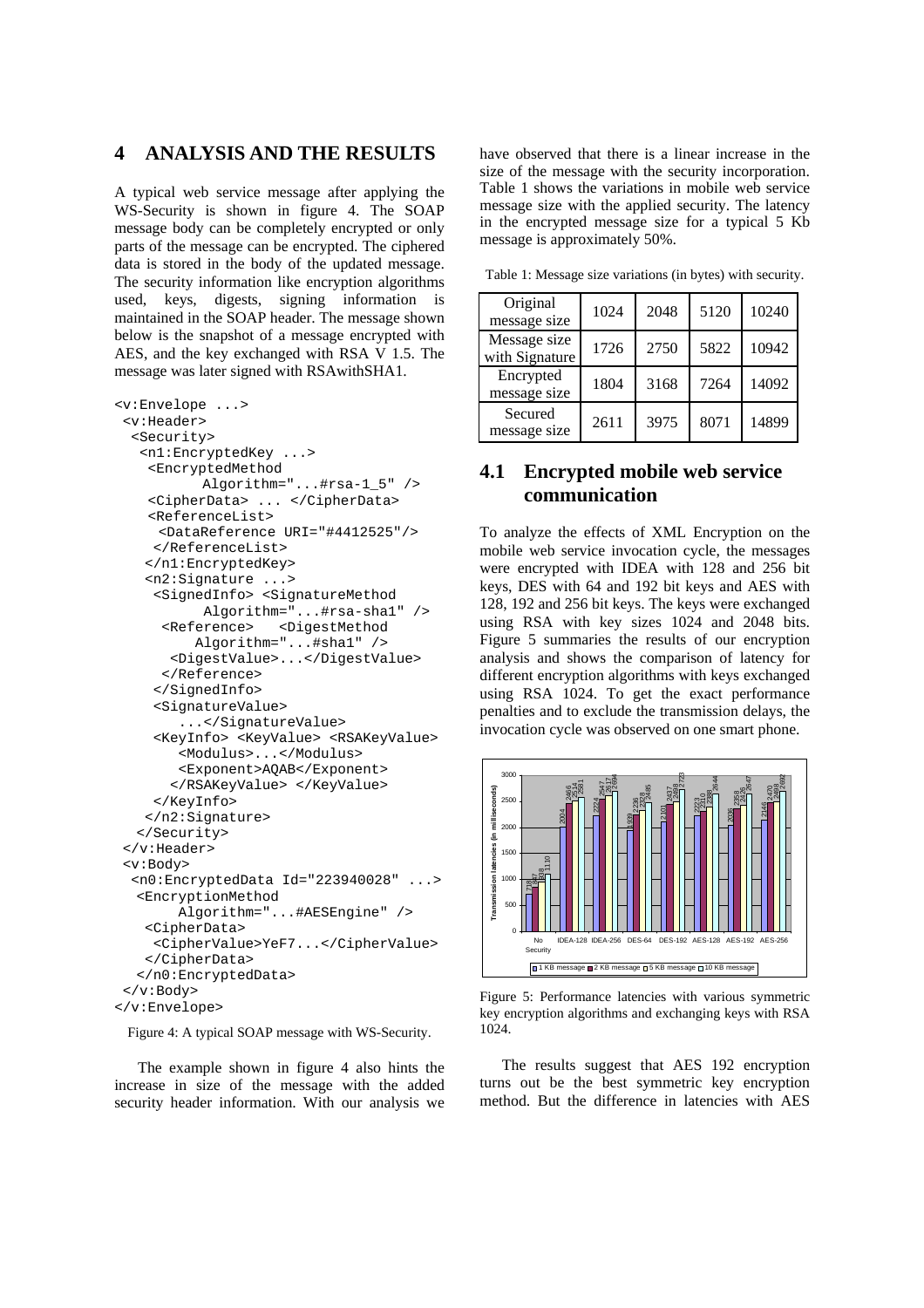192 and AES 256 are not so significant. So the best means of encrypting the message would be to use AES 256 bit key and to exchange the message with RSA 1024 bit key, both in terms of provided security and performance penalty. Still the increased latency with this best scenario is approximately 3 times the latency without any security. The extra delays mainly constitute the times taken for encryption of request at the client, the decryption of request at the Mobile Host, the encryption of response at the Mobile Host and the decryption of response at the client. RSA 2048 key exchange was beyond the resource capabilities of smart phones.

The results clearly reveal that the processing capabilities of today's smart phones are not yet sufficient for providing proper message level security for mobile web services. Yet the performance penalties are well with in limits,  $\sim$  few seconds, and the approach can be used in providing proper security for mobile web services.

## **4.2 Signed mobile web service communication**

To analyze the effects of XML digital signatures on the mobile web service invocation cycle, the messages were signed with two signature<br>algorithms. DSAwithSHA1 (DSS) and DSAwithSHA1 (DSS) and RSAwithSHA1 with 1024 and 2048 bit key sizes. The latencies are shown in figure 6.



Figure 6: Performance latencies with signing the web service messages.

The results suggest that the best way to sign the mobile web service message would be using RSA V1.5 with 1024 bit key. RSA algorithm is preferred ahead of the DSA, considering performance latencies. With a key size greater than 1024, signing is also beyond the resource capabilities of the smart phone, similar to asymmetric key exchange, using

any of the considered algorithms. It was also observed that the latency by signing is slightly higher than the latency caused by the encryption, especially, when considering DSS signature.

## **4.3 Secured mobile web service communication**

In real-time applications, to obtain the maximum security and to achieve confidentiality and integrity, both encryption and signing will be used on the messages. So, after the initial individual analysis of encryption and signing, we have checked the latencies for signing on top of encryption. Figure 7 shows the latencies with the complete security applied on the mobile web service messages. The results are for a mobile web service message of request size 1 KB and response size 2 KB.



Figure 7: Performance latencies with signing on top of the encryption.

From the test results we can conclude that the best way of securing messages in mobile web service provisioning is to use AES symmetric encryption with 256 bit key, and to exchange the keys with RSA 1024 bit asymmetric key exchange mechanism and signing the messages with RSAwithSHA1. RSA's consideration for signing is not just based on the increased latencies of DSS, but also depended on the asymmetric key exchange mechanism considered. As we were using the RSA for key exchange mechanism, the keys can be reused for signing in the complete secured scenario. This saved us some initializations and thus reduced the latency in the RSA signature test cases.

But there are still high performance penalties when the messages are both encrypted and signed. So we suggest encrypting only the parts of the message, which are critical in terms of security and signing the message. The signing on top of the